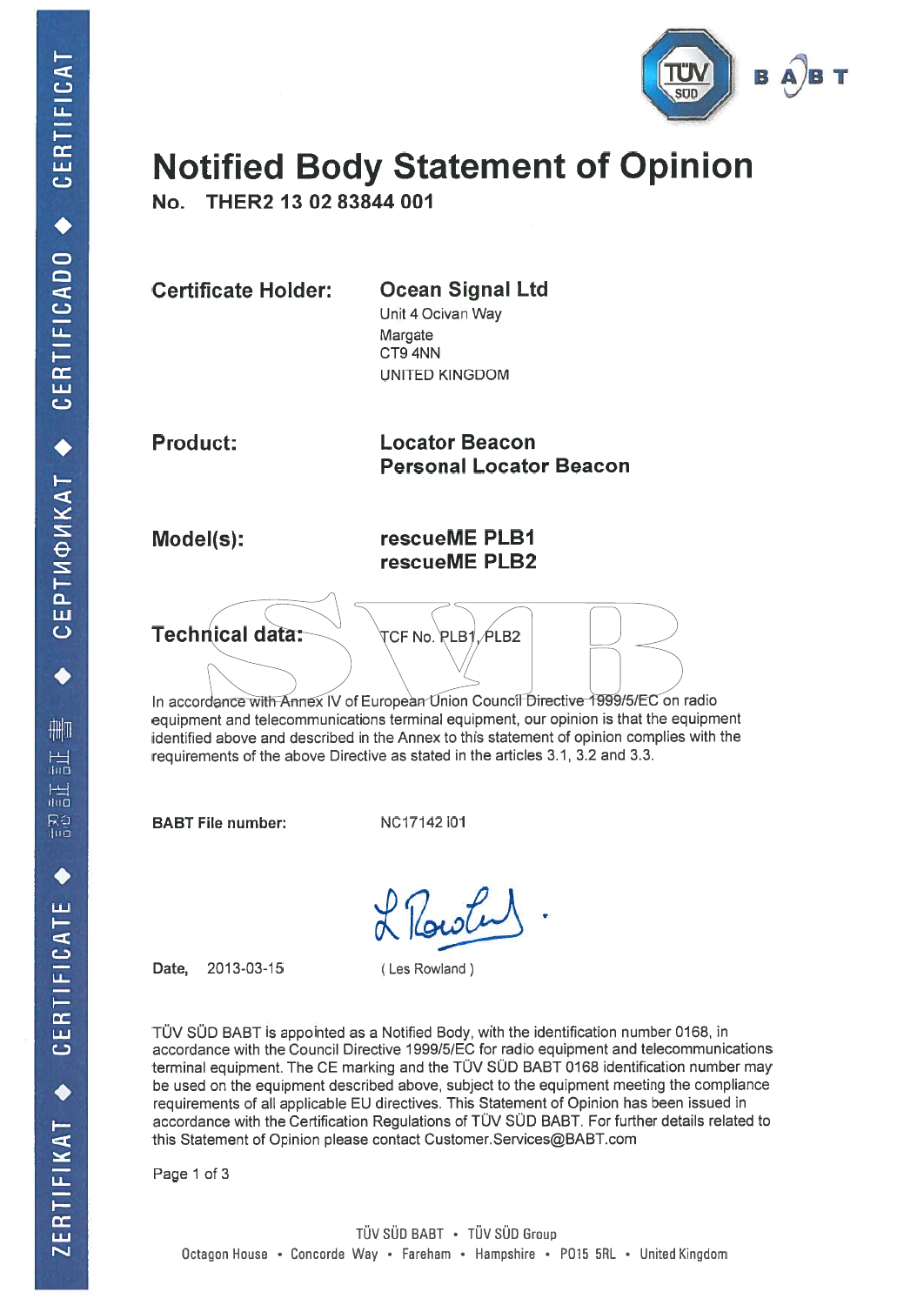

## **CERTIFICATE**

## Description of Equipment Intended Use Class of Equipment: Frequency Band(s): Operating Temperature.' Personal Locator Beacon with optional GPS receiver RTTED Class 2 Transmit: 406.0 to 406.1MHz 121.5 MHz Receive: 1575.42 MHz -20 to +55°C Transmit Power. 406.040M 121.5 MHz: 5W EIRP 50mW EIRP Duty Cycle: Antenna: 406.040MHz transmitter: 121.5 MHz transmitter: Integral 1 % (500ms Burst) 98% **Standards** EN 60950-1 2006 +A11: 2010 +A12: 2011 EN 302 152-1 V1.1.1 (2003-11) EN 62479: 2010 ETS 300487: 1996 +A1: 1997 EN 301 843-1 V1.3.1 (2012-08) COSPAS-SARSAT C/S T.001-ISSUE 3-Revision 13 COSPAS-SARSAT C/S T.007-ISSUE 4-Revision 7